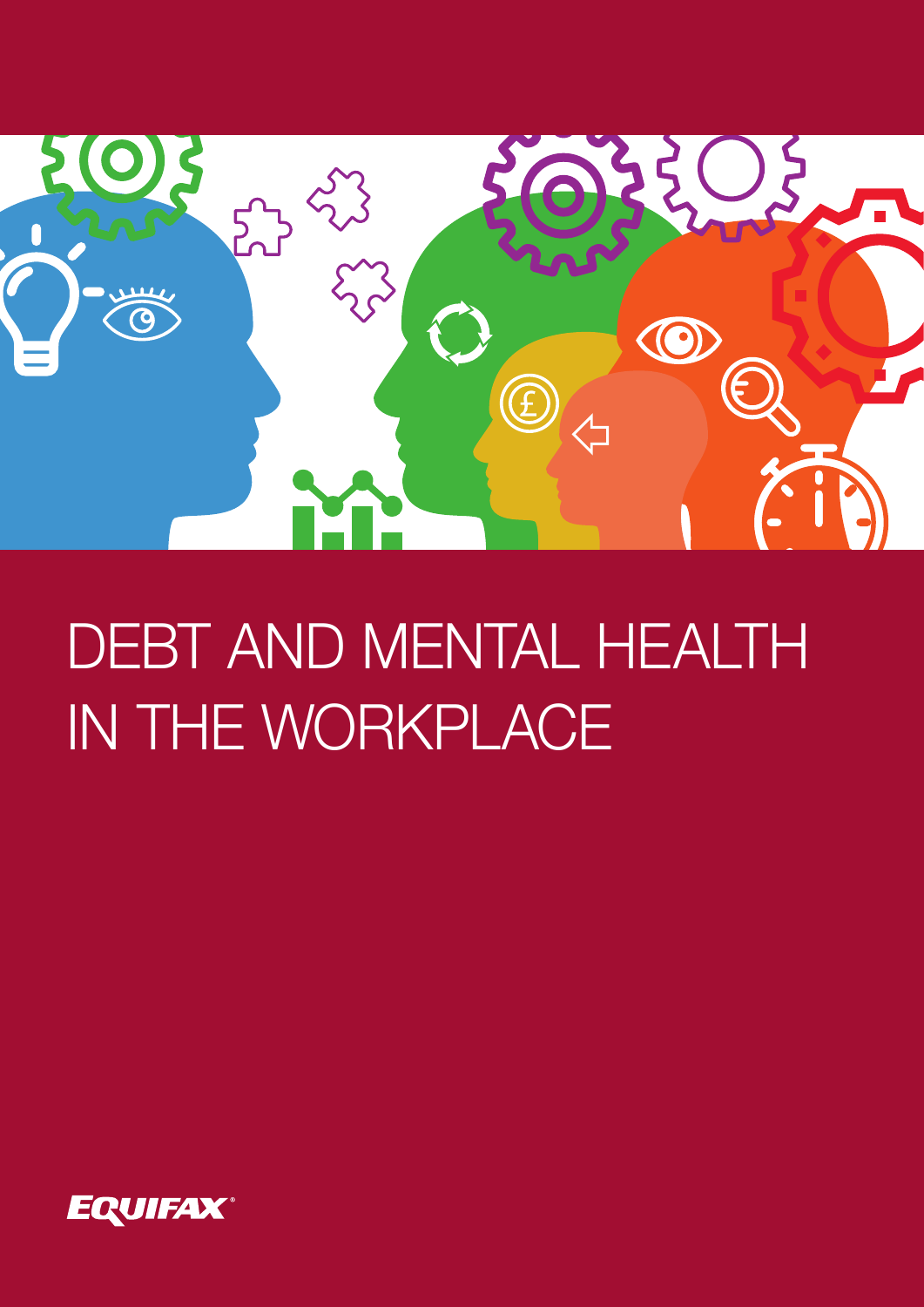*Debt and mental health in the workplace*

# Debt and mental health in the workplace

The causes of mental health issues are many and varied, but wellbeing experts will say that debt and mental ill-health often go hand-in-hand.



### "The UK is facing a mental health challenge at work."

Author Mark Bratley Business Development Director

June 2018

#### Introduction

Wellbeing at work has often focused on physical illness, with less thought spent on the less visible issue of mental health. And the fact is that there is still a stigma attached to mental health issues, which leaves people feeling isolated and unable to talk to anyone about their condition. This culture of fear and silence not only creates a vicious circle that can make mental health worse for employees, it also costs employers in lost talent and productivity.

A recent independent government review, 'Thriving at Work',<sup>(1)</sup> stated that 'the UK is facing a mental health challenge at work'. It discussed the human cost of mental ill health at work, as well as the negative impacts on society, the economy and government. But it also highlighted the role employers can play in creating healthier workplaces that support staff and recognise mental health as a priority.

The causes of mental health issues are many and varied, but wellbeing experts will say that debt and mental ill health often go hand-in-hand. People can slip into debt as a result of their mental illness. The stresses and strains of financial worries could mark the start of mental health issues for others.

Equifax commissioned YouGov to conduct a piece of research amongst working people to understand the connection between debt and mental health issues. This white paper looks at the results of that research, as well as other independent analysis, to provide insight into the challenges facing employers – and their employees – when it comes to the impact of debt on mental wellbeing.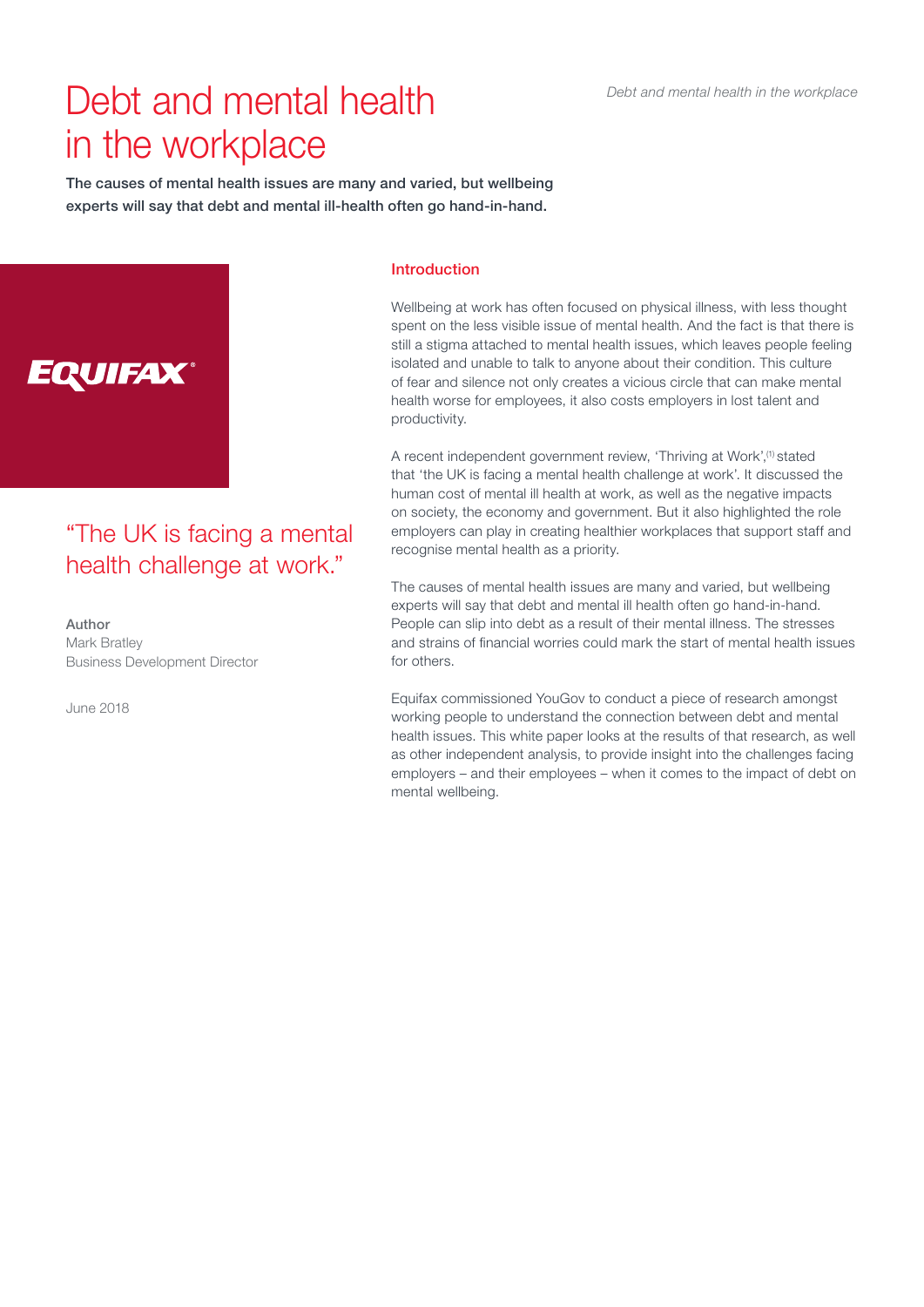

# **CONTENTS**

| Chapter 1 - How do money worries affect mental health? 1              |
|-----------------------------------------------------------------------|
|                                                                       |
| Chapter 3 - What is the scale of the mental health issue in the UK? 6 |
|                                                                       |
| Chapter 5 - Starting the conversation about mental health 8           |
|                                                                       |
| Chapter 7 - How can employers empower employees through access        |
|                                                                       |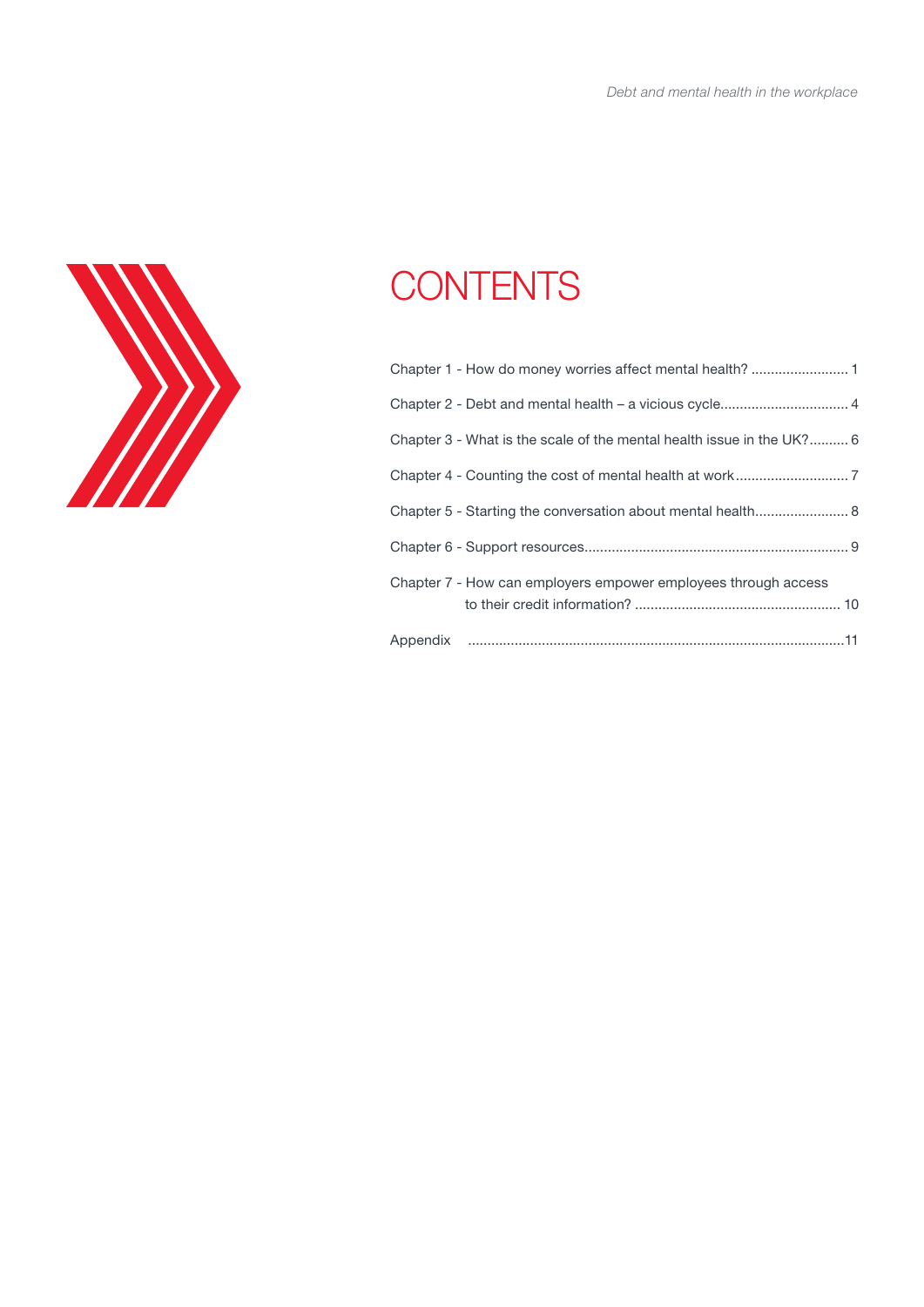# Chapter 1 How do money worries affect mental health?

It may not seem like a logical connection, but money and mental health often sit side by side.

In the YouGov study commissioned by Equifax in 2017,<sup>(2)</sup> over a third (38%) of people who work said that money worries have stopped them from getting a good night's sleep. This makes it easy to see how financial hardship can lead to stress and other mental health issues.

And, according to the YouGov research, it appears that women are more likely to have stayed awake worrying about money (44%), compared to 34% of men.

When it comes to age, 25- to 34-year-olds are most likely to have sleepless nights because of financial concerns (48%), followed by 18- to 34-year-olds (44%). In contrast, only 27% of over 55s sit up at night worrying about money.

#### Money worries keeping people awake

*Worrying about money (e.g. being able to pay the bills, being able to afford new purchases etc) has stopped me getting a good night's sleep.*



#### Results by Age

#### Results by Gender

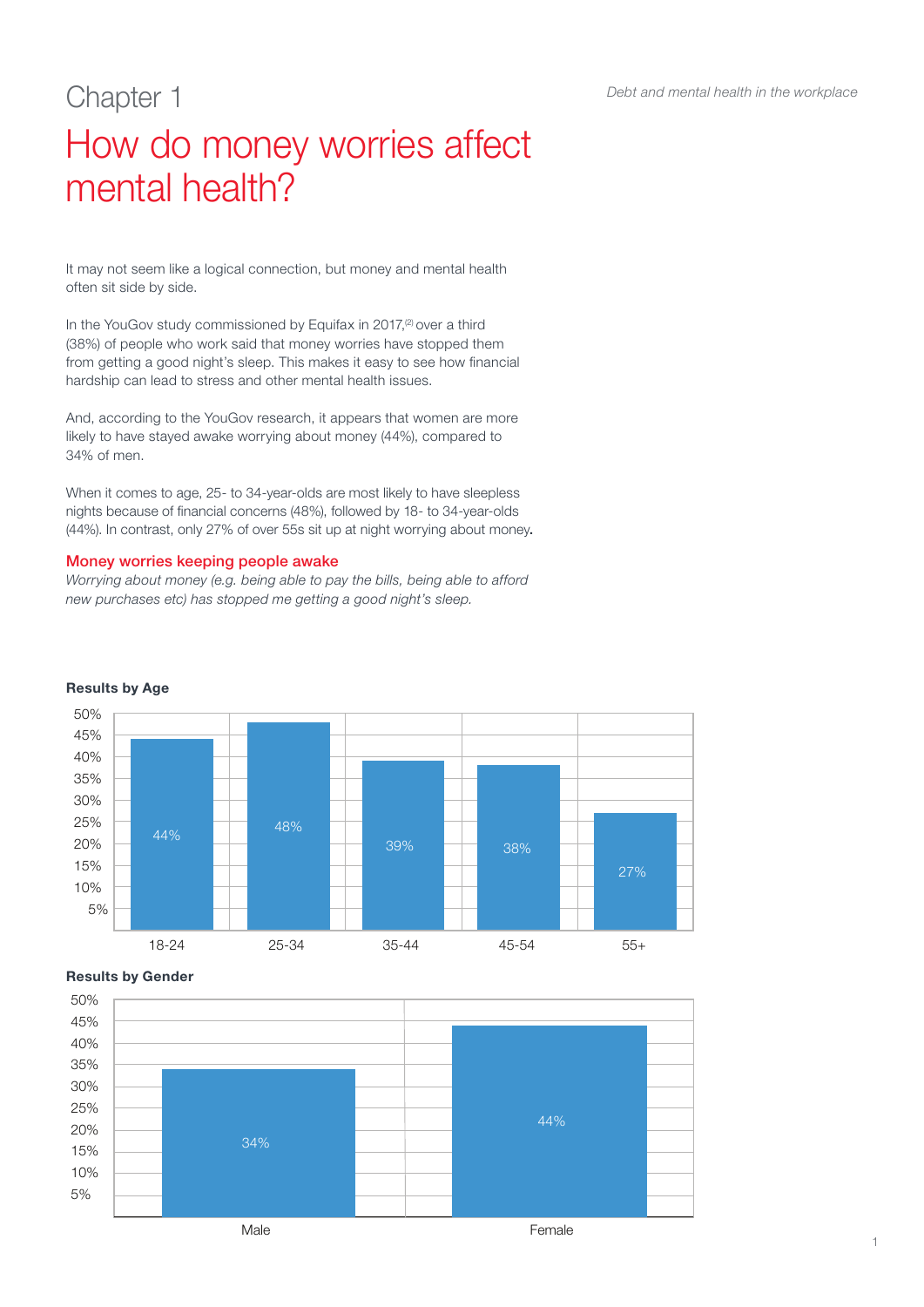#### Has struggling to get a good night's sleep ever had a negative impact on work performance?

The YouGov study commissioned by Equifax also shows that sleeplessness has the biggest impact on workers earning between £30,000 and £39,999 per year, with 68% of this group saying it affects their performance at work.

### 68% of workers earning £30,000-£39,999 say lack of sleep affects work



#### Has struggling to get a good night's sleep ever had a negative impact on physical health?

When it comes to their physical health, sleeplessness has had an impact on 49% of workers, but this has the biggest impact (61%) for some of the lowest earners, who earn from £5,000 to £9,999 per year.



People earning £35,000 to £39,999 per year also report an impact of sleeplessness on their physical health (59%), followed by those earning £15,000 to £19,999 per year and those earning £25,000 to £29,999 per year (49%).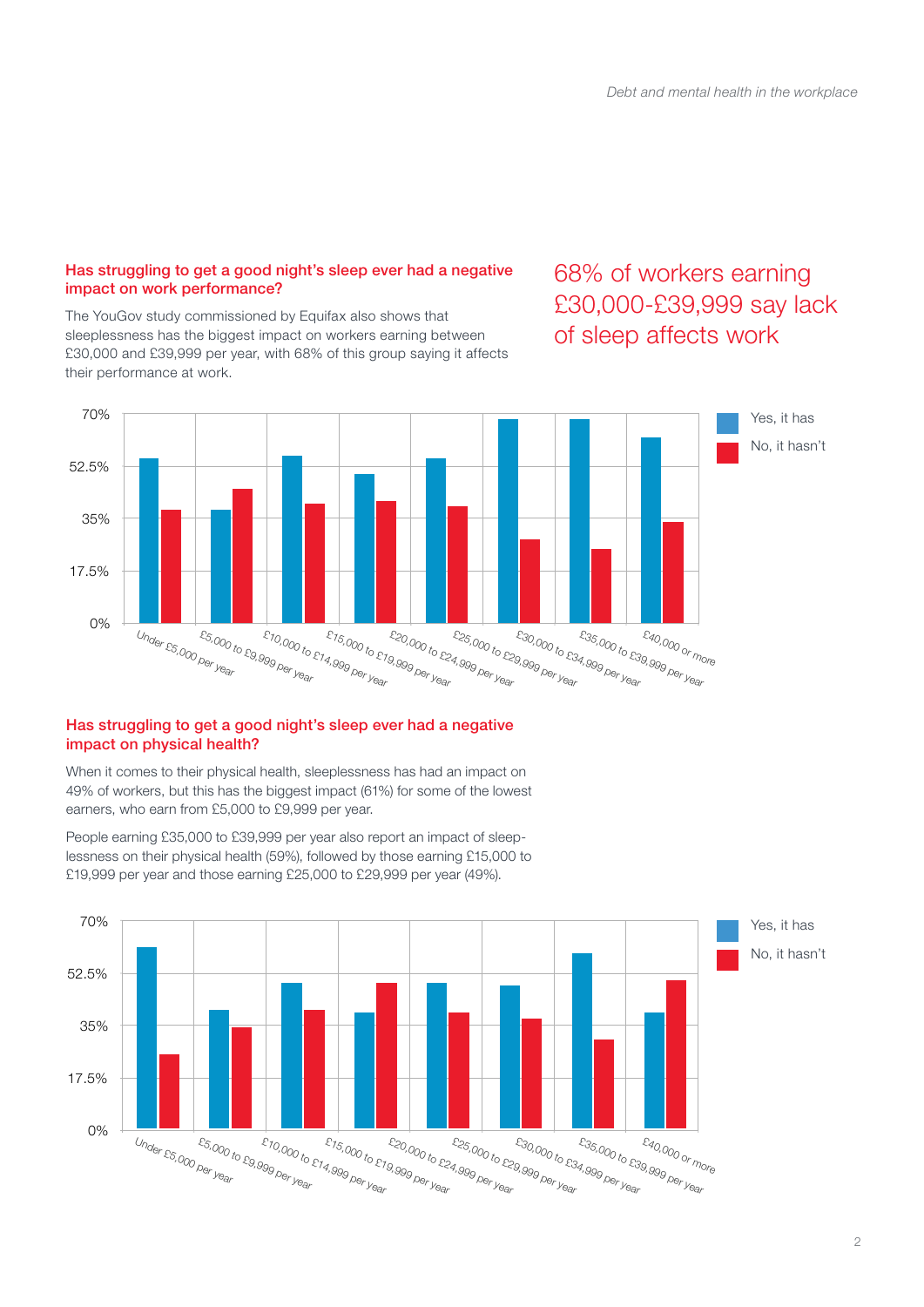#### Has struggling to get a good night's sleep ever had a negative impact on mental health?

However, it is mental health that is really impacted by sleeplessness. According to the YouGov research it has affected the mental health of 64% of workers in Britain, with those earning between £5,000 and £9,999 per year most affected (73%), followed by 70% of those in the £30,000 to £34,999 wage bracket.

Over half of all people surveyed believe that struggling to get a good night's sleep has an impact on their mental health.

It is the youngest age group – 18-24-year-olds - that appear to the hardest hit mentally by struggling to get a good night's sleep. And women appear to suffer more than men, according to the Equifax commissioned research.

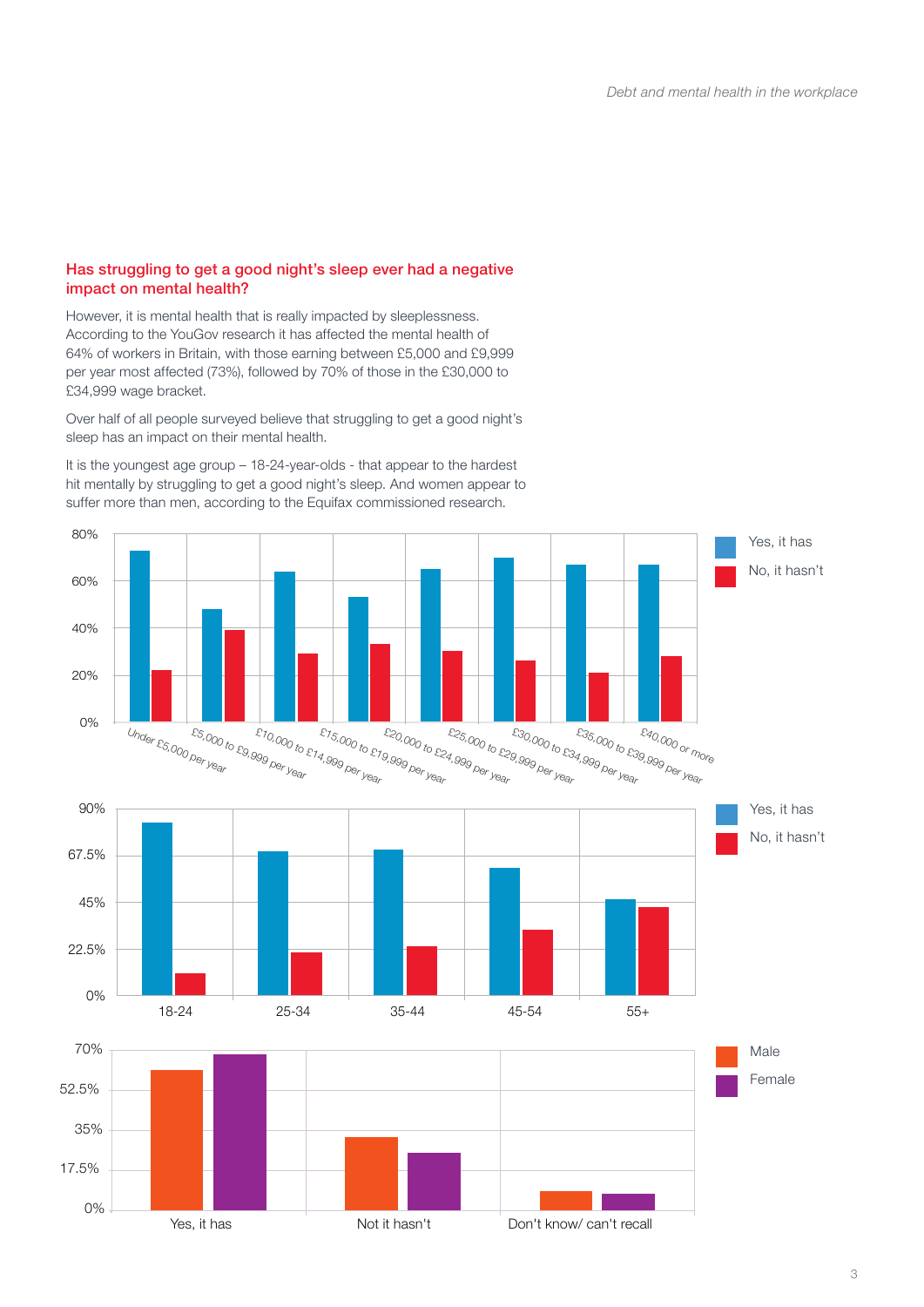### Chapter 2 Debt and mental health – a vicious cycle

Money and mental health can be locked in a vicious cycle.

Someone who is already living with mental health issues may find it harder to manage their money. This could be due to impulsive decisions during periods of mania. Some people may spend money to make themselves feel better, potentially leading them into spiralling debt which, in turn, could make mental health conditions worse. Money worries can lead to increased stress, anxiety or even depression, with the added pressure of trying to keep everything together at work.

Amongst the money worries that keep employees awake at night, the YouGov research commissioned by Equifax shows that being unable to pay unexpected bills was the top concern (50%). Being unable to pay off loans and credit cards is the top worry for 46% of employees, with a further 30% having worried about paying their utility bills. And about a quarter (25%) worry about not being able to pay the rent or mortgage.



What money worries keep you awake at night?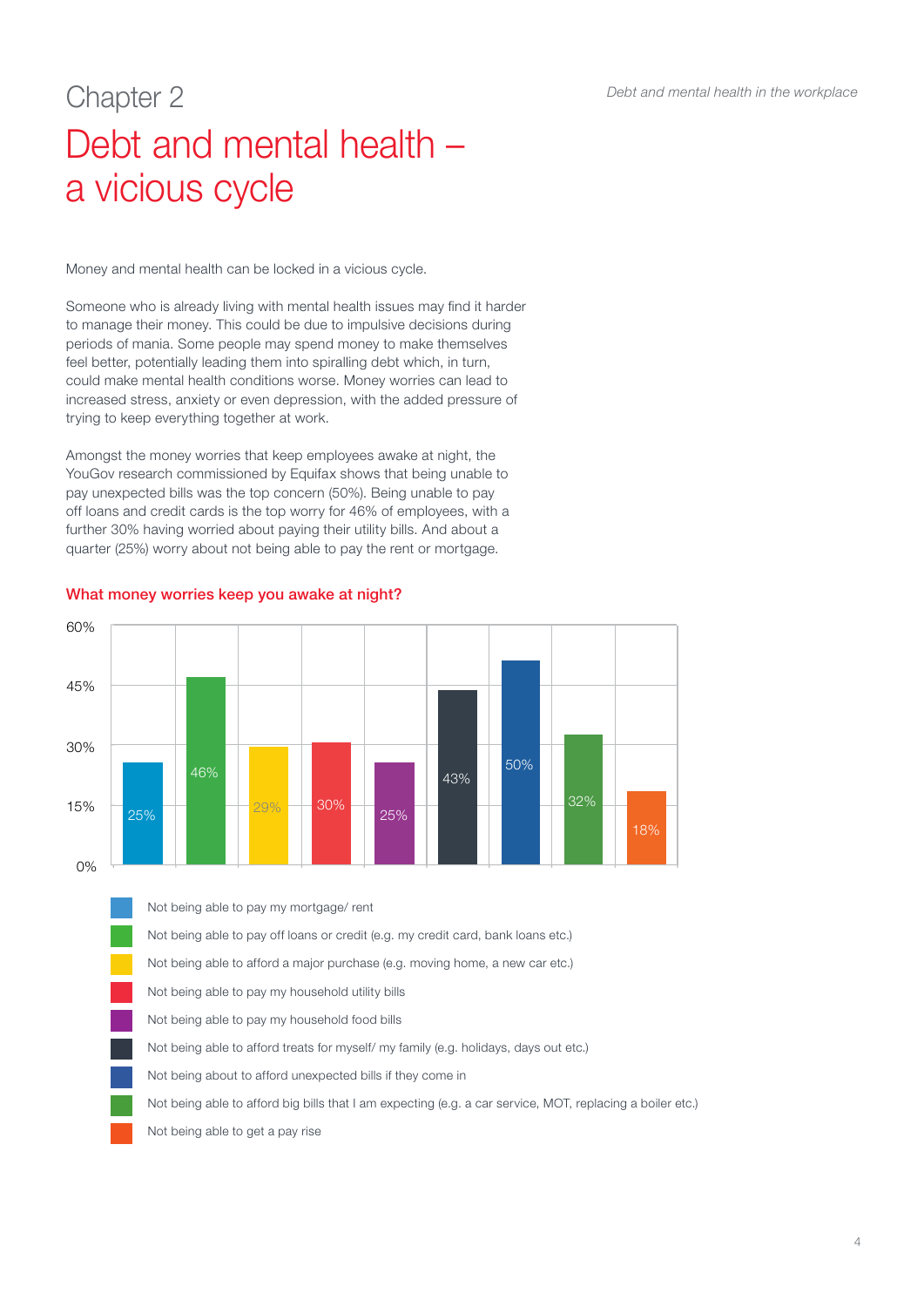The potential impact of debt as a result of redundancy is, of course, a key issue that employers must address. According to figures from the Royal College of Psychiatry,<sup>(3)</sup> one in seven men develop depression within six months of losing their job. But, regardless of gender, lots of people define themselves by their job, so losing that focus puts an emotional strain on someone, on top of the financial pressure.

#### The debt and mental health connection

Citizens Advice has also found that debt is a particular problem for the people it supports who experience mental health problems. A third of those need advice on debts, compared to a fifth of all the general UK population it helps.<sup>(4)</sup>

Almost a third (31%) of those with mental health problems turning to Citizens Advice are finding it difficult to manage financially, compared to less than 12% of the general UK population. And more than two thirds (67%) have needed advice on multiple debts in the same year, compared to less than half (45%) of people the charity helps who don't have mental health problems.

These findings follow a report by the Money and Mental Health Institute,<sup>(5)</sup> which revealed that mental health professionals feel they have to tackle urgent practical issues before they can focus on their patients' mental health. Some tasks that mental health professionals need to do include phoning or writing to creditors, giving practical advice about budgeting and managing debts, and filling in benefits paperwork. This shows just how complex the connection between money worries and mental health is and also how this can impact problems at work, which therefore could be a concern for employers.

The Citizens Advice figures also show that those it helps with mental health issues who need advice on multiple debts in a year are most likely to have problems with prioritising debt, such as rent or council tax. This puts them at greater risk of eviction, visits from bailiffs or being cut off from energy supplies.



In the report Gillian Guy, Chief Executive of Citizens Advice, said, "Practical advice and support can be invaluable to people's financial and mental wellbeing, but this burden should not fall on mental health professionals who are already overstretched."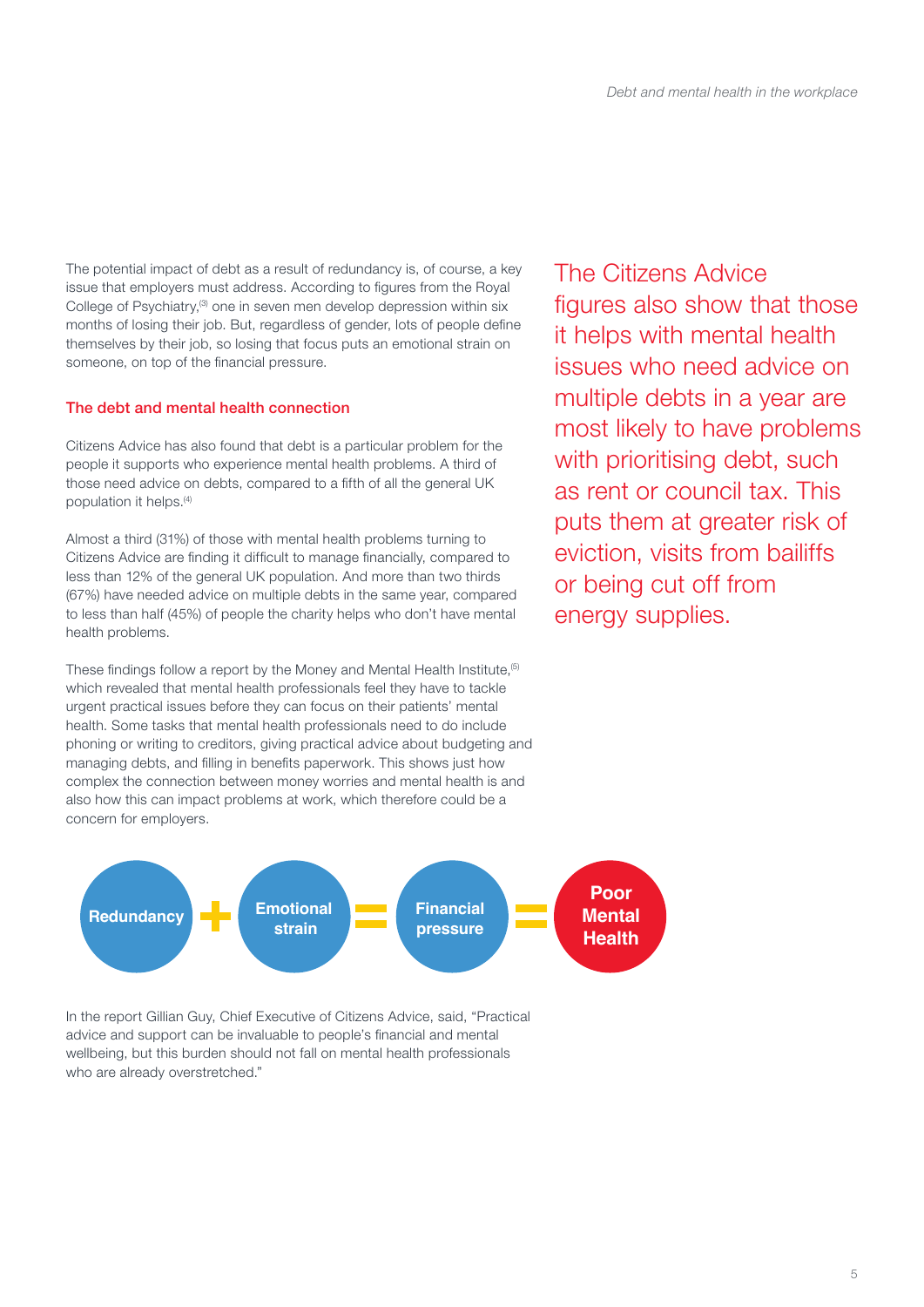*Debt and mental health in the workplace*

### Chapter 3 What is the scale of the mental health issue in the UK?

According to the 'Thriving at Work' report commissioned by Theresa May, there are more people at work with mental health conditions than ever before.(6) This recognition should be a cause for celebration because it means employers are better at understanding the mental health challenges faced by workers and devising solutions to ensure those individuals are supported and encouraged in the workplace.

However, the data shows that  $300,000^{(7)}$  people with long-term mental health problems lose their jobs each year, which is around double the rate of those without a mental health condition. In addition, the rate of job loss is much higher for those with mental health conditions, compared to people with physical health conditions.

- 3% of employed people with no long term mental health conditions lose their jobs after just one quarter
- This increases to 4% for those with constant long term physical conditions
- And increases further to 6% for those with constant long term mental health conditions

Source: Thriving at work. The Stevenson / Farmer review of mental health and employers.

Mental health is one of the biggest causes of sickness absence in the UK. And whilst the overall rate of sickness absence has fallen by 15%-20% since 2009,<sup>(8)</sup> absence due to mental health issues has risen by around 5% in the same period.<sup>(9)</sup> Additionally, people living with a mental health condition are two to three times more likely to take long-term sickness absence.<sup>(10)</sup>

'Presenteesim' is another factor for employers and their staff. Staff with mental health issues often hide their illness and then feel pressure to come into work, even when they are unwell – a trend known as 'presenteesim'. The result is a loss of productivity which can even make an individual's condition worse.

Whilst the amount of sick days taken off for all sickness is lower than a decade ago, studies show(11) that 'presenteeism' is on the increase and this undoubtedly must be a cause for concern for employers,<sup>(12)</sup> especially as the UK's productivity issues continue to hit the headlines.

Absence due to mental health issues has risen 5% in 8 years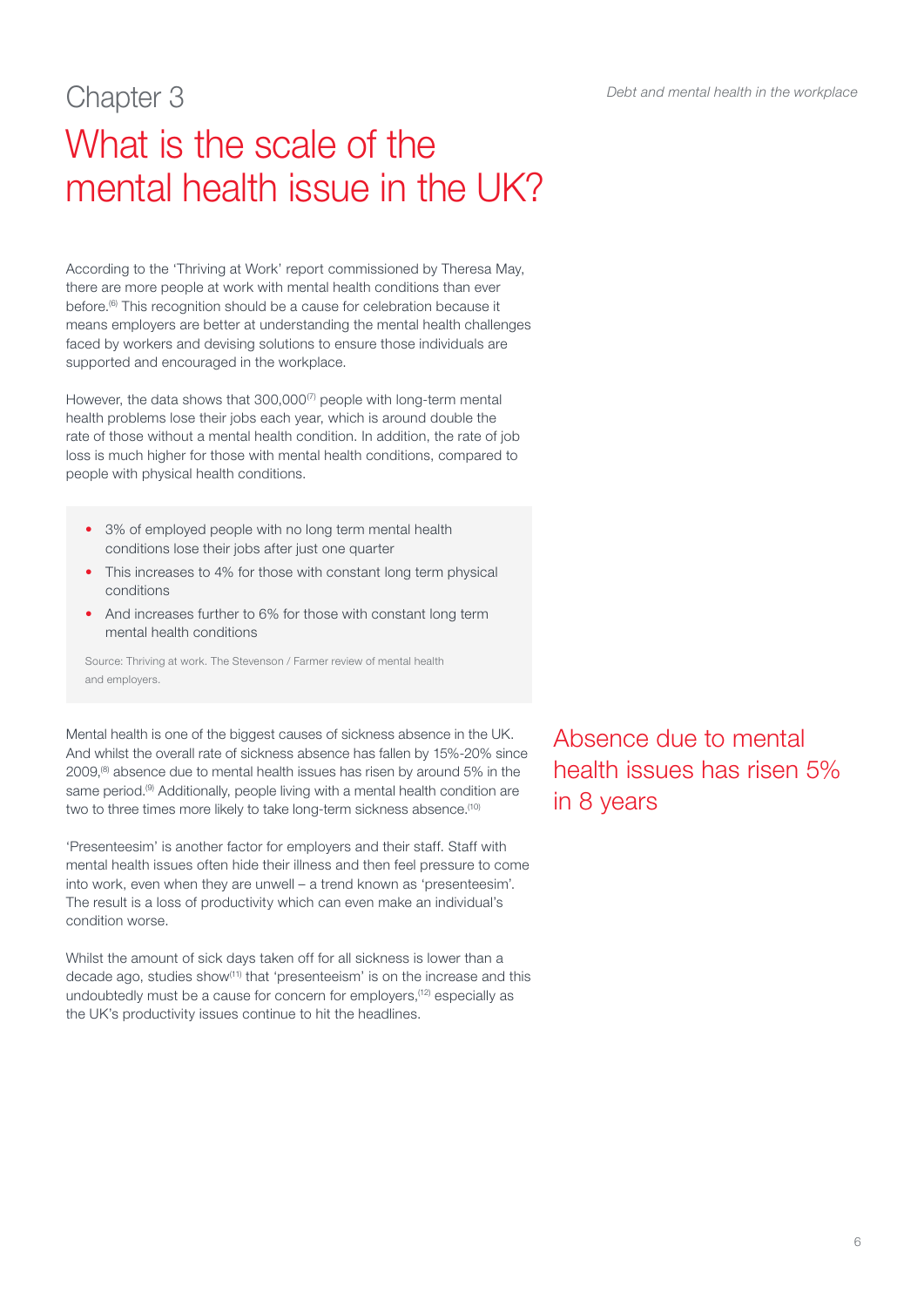### Chapter 4 Counting the cost of mental health at work

The 'Thriving at Work' report, published in October 2017, reported that mental health costs employers between £33 billion and £42 billion,(13) with 'presenteeism' representing over half of that cost.<sup>(14)</sup> Absence due to sickness and the associated costs of staff turnover also put pressure on employers, with lost output estimated to cost between £37 billion – not bill and £52 billion per year.

Added to that, the government bill is between £24 billion and £27 billion,<sup>(15)</sup> covering benefits, lost tax revenue and NHS care for mental health patients. And the total cost of poor mental health to the economy is between £74 billion and £99 billion<sup>(16)</sup> per year, underlining the need for this issue to be tackled.

Crucially, the human cost of poor mental health is huge. Issues range from lack of sleep to anxiety and struggling with low confidence and an inability to concentrate. These can impact an individual's behaviour at home and their performance at work. Add to this the social stigma of mental health issues, and people can feel isolated, making them withdraw from social situations and unable to reach out for support.

Without the right support, people struggling with mental health issues could face financial challenges too, which is how money and mental health are interlinked.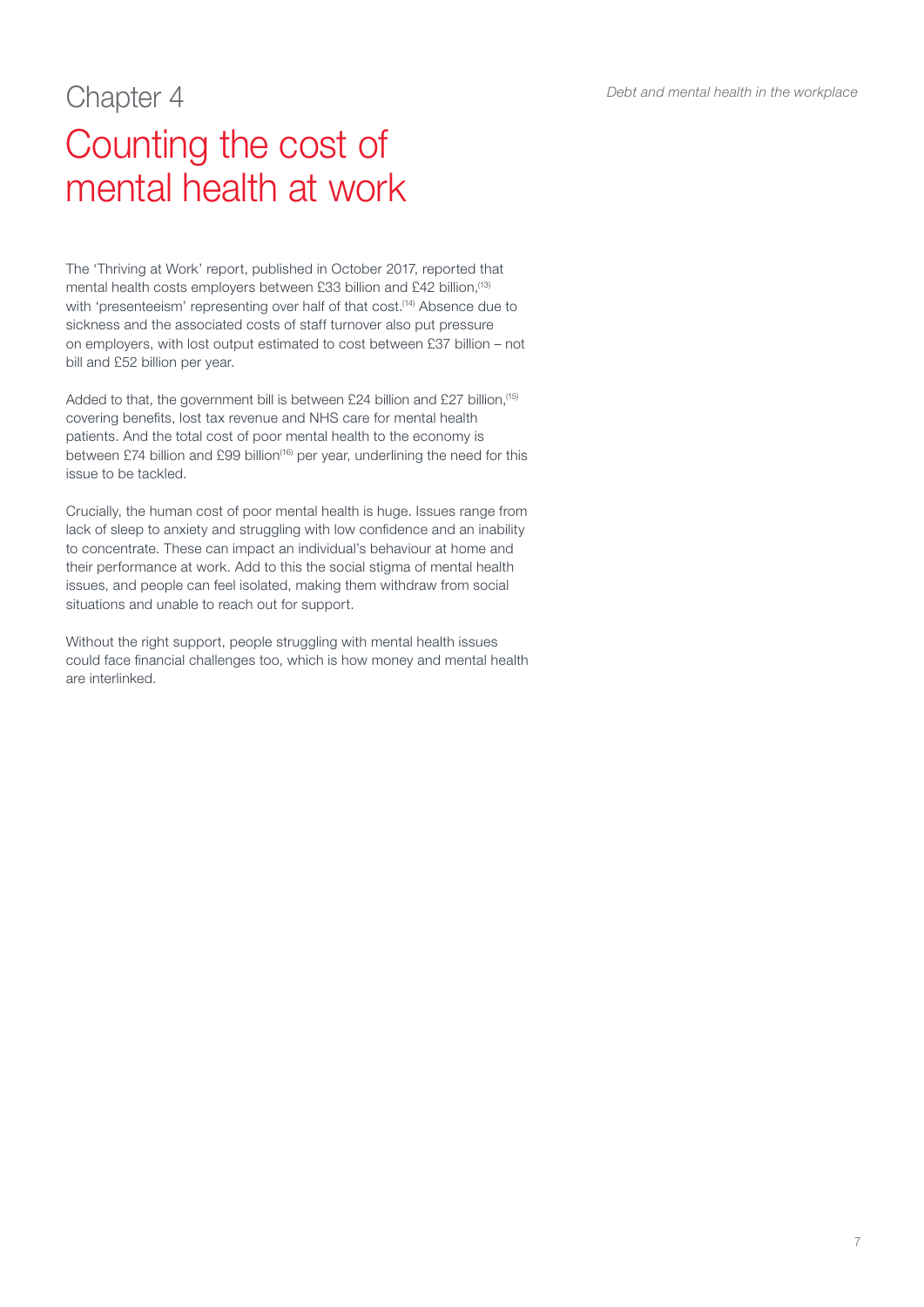### Chapter 5 Starting the conversation about mental health

Figures from the Deloitte UK report,<sup>(17)</sup> published in March 2017, show that around 72% of workplaces have no mental health policy, which suggests that the majority of employers are unfortunately failing to monitor or assess the mental health of their workforce. Yet they are in a position to really make a difference.

According to the Mental Health at Work 2017 Report,<sup>(18)</sup> published by Business in the Community, there is a recognition of the need to address mental health in the workplace. The organisation's second National Employee Mental Wellbeing Survey, conducted in partnership with YouGov, found that three out of every five employees (60%) had experienced mental health issues in the past year because of work. While more people were comfortable talking about mental health at work than in 2016, just 13% felt able to disclose a mental health issue to their line manager.

The report identified that mental health is still one of the most difficult subjects to talk about at work, with just over half of all employees (53%) feeling comfortable talking about mental health issues such as depression and anxiety at work.

It seems that even when it comes to firms that do want to take steps to help staff, employers often don't know where to start, with line managers not having the training they need to feel confident offering support. It can be difficult for managers to know the difference between someone having a stressful day or week and someone who is struggling with mental health problems.

Indeed, the Business in the Community report underlined this challenge, with 91% of managers who responded to the YouGov survey agreeing that what they do affects the wellbeing of their staff. However, less than a quarter (24%) of managers said they have received any training in mental health. Nearly half (49%) said they would welcome some specific basic training in mental health.

The silver lining is that, although about one in four adults<sup>(19)</sup> in the UK is experiencing some kind of mental health problem, these problems can be mitigated with the right help and support. The vast majority of people who have experienced mental health issues continue to work or return to work. Crucially, employers have a role to play in creating a positive workplace that offers a safe space for staff by having good processes in place.

Employers who manage to focus on some of these elements can enhance the wellbeing of their organisation and have a positive influence on their staff by creating an open and supportive environment that ends the silence on mental health.

#### One size doesn't fit all

There is no one size fits all solution when it comes to employers offering support to staff, but organisations can improve the general wellbeing of their workforce. Studies have identified several key factors which make up core mental health standards. These include:

- developing mental health awareness among employees
- encouraging open conversations about mental health and the support available when employees are struggling
- providing employees with good working conditions and ensuring they have a healthy work-life balance and opportunities for development
- promoting effective people management through line managers and supervisors
- routinely monitoring employee mental health and wellbeing.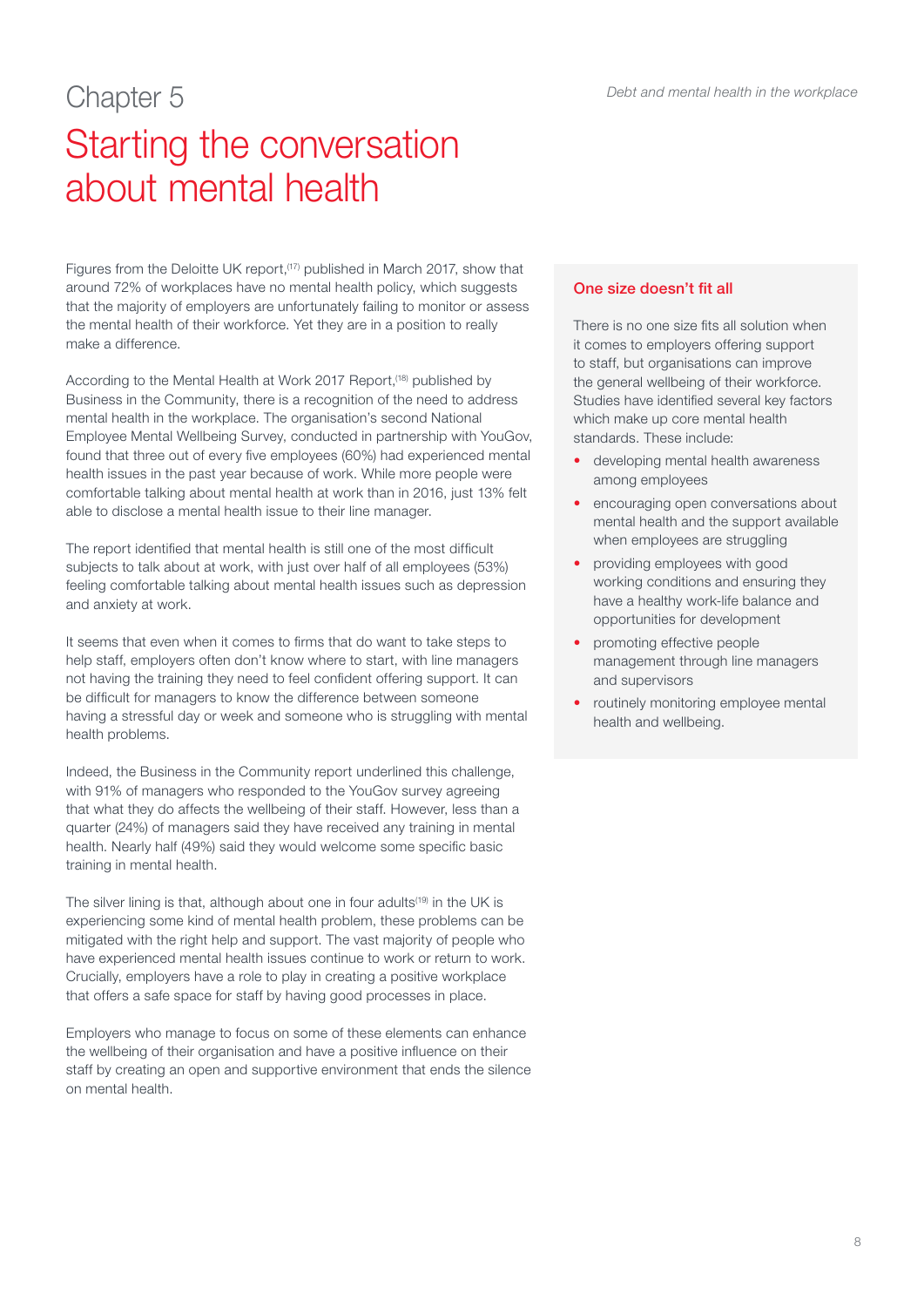# Chapter 6 Support resources

Recognising the link between mental health and money, Mental Health UK has launched the first dedicated advice service (www.mentalhealth-uk.org) that addresses these problems together.

The Mental Health and Money Advice Service combines support for people with mental illness who are struggling with their money, as well as those whose money problems are affecting their mental health.

The recent research from Mental Health UK of over 1,500 professionals and people affected by poor mental health highlighted the need for specialist support.<sup>(20)</sup>

Of those surveyed, nearly nine out of ten (87%) wanted answers to mental health and money questions. Almost eight out of ten (78%) wanted this information provided on a website while half of respondents (49%) wanted to speak to a trained member of staff over the phone.

*"Money problems and mental health issues like anxiety and depression can create a vicious cycle where problems can spiral. At its worst this can lead to debt, family breakdown and even homelessness."*

Brian Dow, Managing Director of Mental Health UK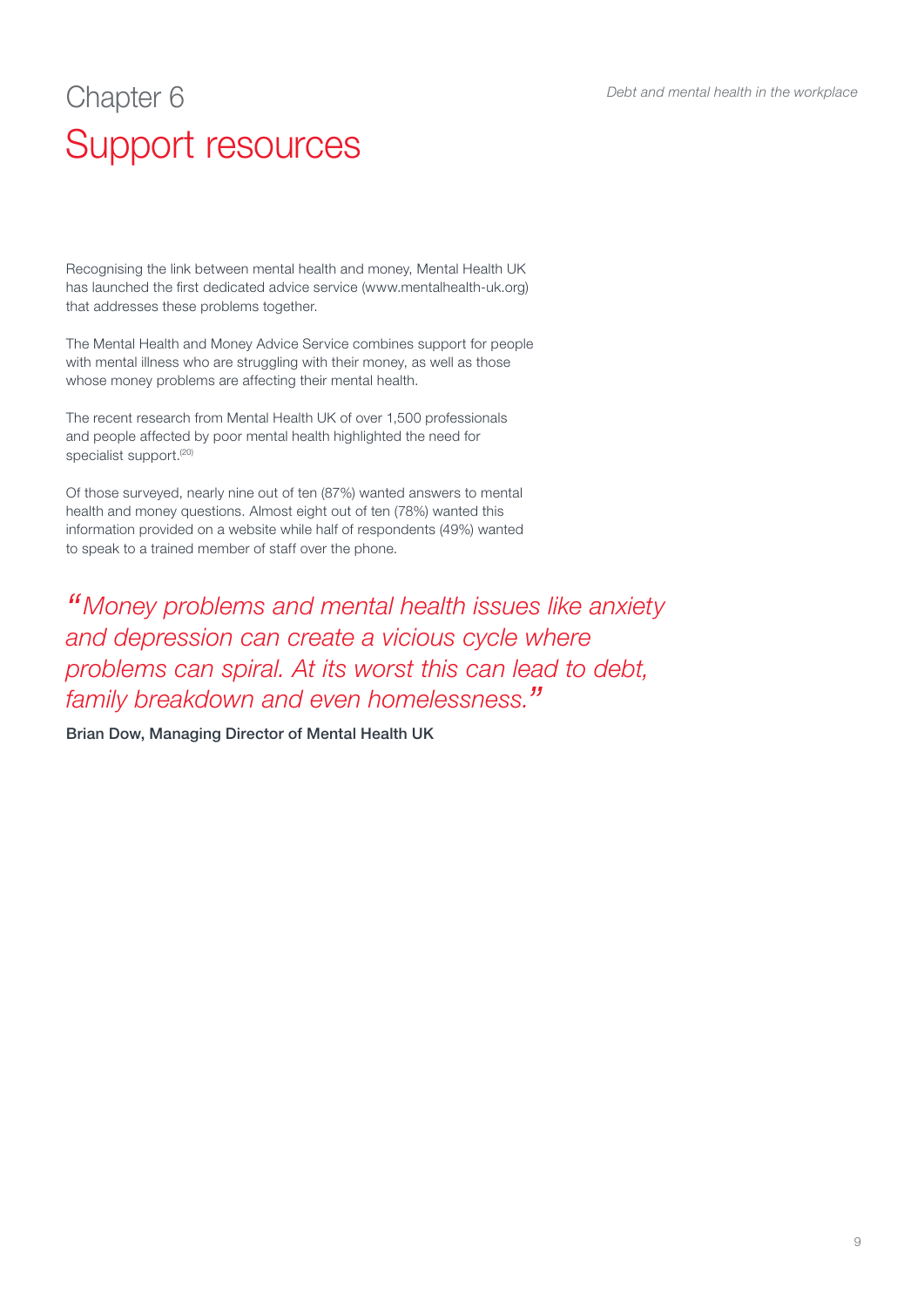### Chapter 7

### How can employers empower employees through access to their credit information?

Equifax provides services that employers can offer to employees to help support debt management. These services can form part of an employer's employee benefits scheme.

#### Equifax Protect

Equifax Protect helps employers safeguard the financial wellbeing of employees by providing support when they need it most. It helps individuals to understand their credit history, keep track of their current credit agreements, understand the factors that can impact their ability to get credit, and get an indication of how creditworthy lender might find them. It also enables them to stay alert to the dangers of identity fraud, by monitoring websites that are frequented by fraudsters.

#### Equifax WebDefend

Equifax WebDefend gives individuals peace of mind by searching the web and alerting them when their personal information may be at risk of fraud.

The Equifax Knowledge Centre also provides a wealth of useful information that employees can access on a wide range of issues, including loans and credit, debt and money management, as well as identity protection.

#### About Equifax

Equifax Inc. (Equifax) is a global information solutions company that uses unique data, innovative analytics, technology and industry expertise to power organizations and individuals around the world by transforming knowledge into insights that help make more informed business and personal decisions.

Headquartered in Atlanta, Ga., Equifax operates or has investments in 24 countries in North America, Central and South America, Europe and the Asia Pacific region. It is a member of Standard & Poor's (S&P) 500® Index, and its common stock is traded on the New York Stock Exchange (NYSE) under the symbol EFX..

Equifax Limited is one of the Equifax group companies based in the UK.

Equifax Limited is authorised and regulated by the Financial Conduct Authority.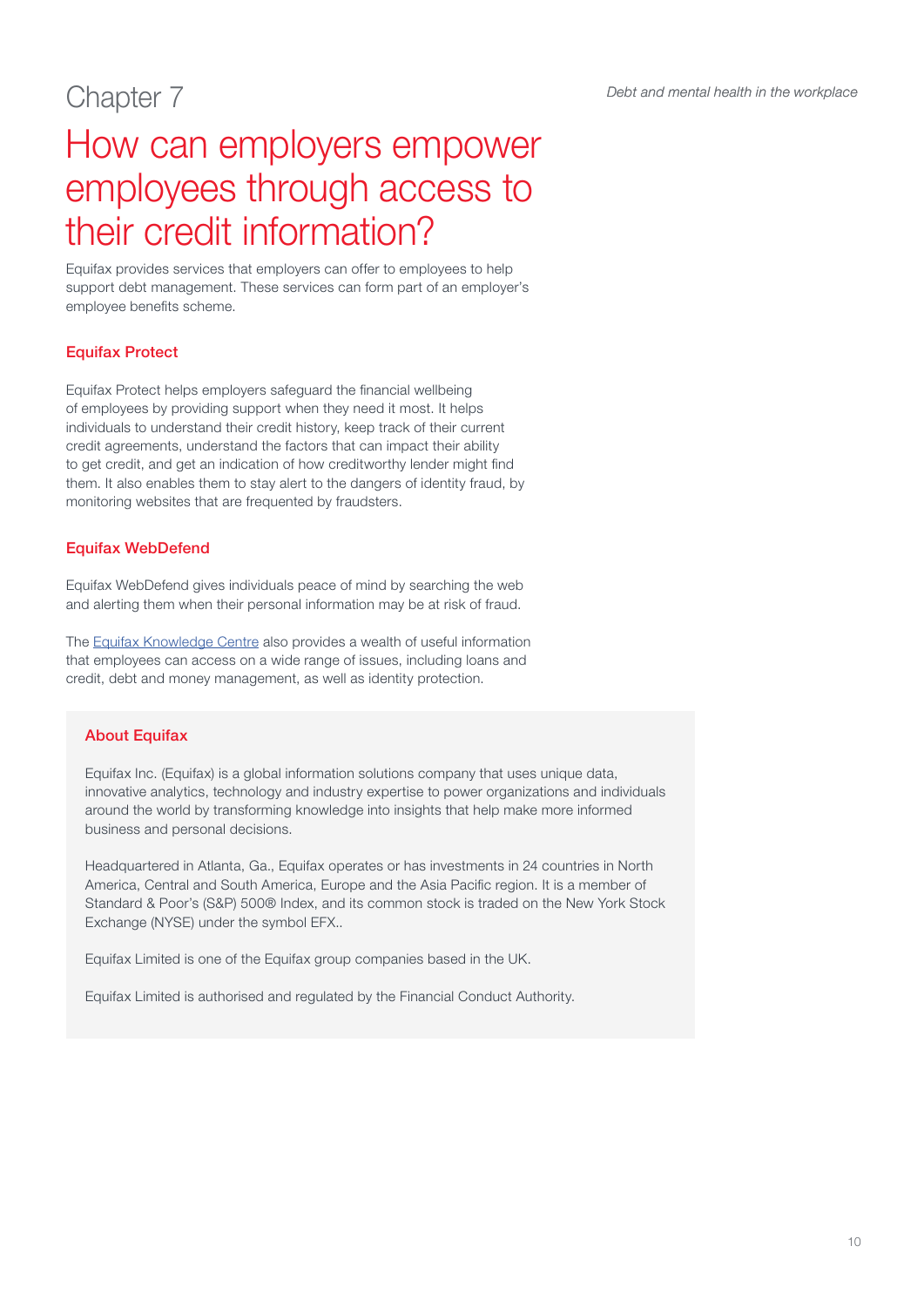- https://www.gov.uk/government/uploads/system/uploads/attachment\_data/file/658145/ thriving-at-work-stevenson-farmer-review.pdf
- 2 All figures, unless otherwise stated, are from YouGov Plc. Total sample size was 2,044 adults, of which 1,113 were workers. Fieldwork was undertaken August 2017. The survey was carried out online. The figures have been weighted and are representative of all GB adults (aged 18+).
- <sup>3</sup> https://www.rcpsych.ac.uk/healthadvice/problemsanddisorders/depressionmen.aspx
- <sup>4</sup> https://www.moneyandmentalhealth.org/integrated-debt-advice-press-release/ and https://www.citizensadvice.org.uk/joining-the-dots-integrating-practical-support-inmental-healthcare-settings-in-england/
- <sup>5</sup> https://www.moneyandmentalhealth.org/integrated-debt-advice-press-release/
- <sup>6</sup> https://www.gov.uk/government/uploads/system/uploads/attachment\_data/file/658145/ thriving-at-work-stevenson-farmer-review.pdf
- https://www.gov.uk/government/uploads/system/uploads/attachment\_data/file/658145/ thriving-at-work-stevenson-farmer-review.pdf
- 8 https://www.gov.uk/government/uploads/system/uploads/attachment\_data/file/658145/ thriving-at-work-stevenson-farmer-review.pdf
- https://www.gov.uk/government/uploads/system/uploads/attachment\_data/file/658145/ thriving-at-work-stevenson-farmer-review.pdf
- 10 https://www.gov.uk/government/uploads/system/uploads/attachment\_data/file/658145/ thriving-at-work-stevenson-farmer-review.pdf
- 11 https://www.gov.uk/government/uploads/system/uploads/attachment\_data/file/658145/ thriving-at-work-stevenson-farmer-review.pdf
- https://www.theguardian.com/business/2017/oct/10/uk-economic-estimates-significantlylower-office-for-budget-responsibility-obr
- <sup>13</sup> https://assets.publishing.service.gov.uk/government/uploads/system/uploads/attachment\_ data/file/658145/thriving-at-work-stevenson-farmer-review.pdf
- <sup>14</sup> https://www.gov.uk/government/uploads/system/uploads/attachment\_data/file/658145/ thriving-at-work-stevenson-farmer-review.pdf
- <sup>15</sup> https://www.gov.uk/government/uploads/system/uploads/attachment\_data/file/658145/ thriving-at-work-stevenson-farmer-review.pdf
- https://www.gov.uk/government/uploads/system/uploads/attachment\_data/file/658145/ thriving-at-work-stevenson-farmer-review.pdf
- <sup>17</sup> https://www2.deloitte.com/content/dam/Deloitte/uk/Documents/public-sector/deloitte-ukworkplace-mental-health-n-wellbeing.pdf
- https://wellbeing.bitc.org.uk/system/files/research/bitcmental\_health\_at\_work\_ report-2017.pdf
- http://healthsurvey.hscic.gov.uk/support-guidance/public-health/health-survey-forengland-2014/mental-health-problems.aspx
- <sup>20</sup> http://malg.org.uk/mental-health-uk-launches-first-dedicated-advice-service-mentalhealth-money-problems/

Links accessible as of 18/5/2018